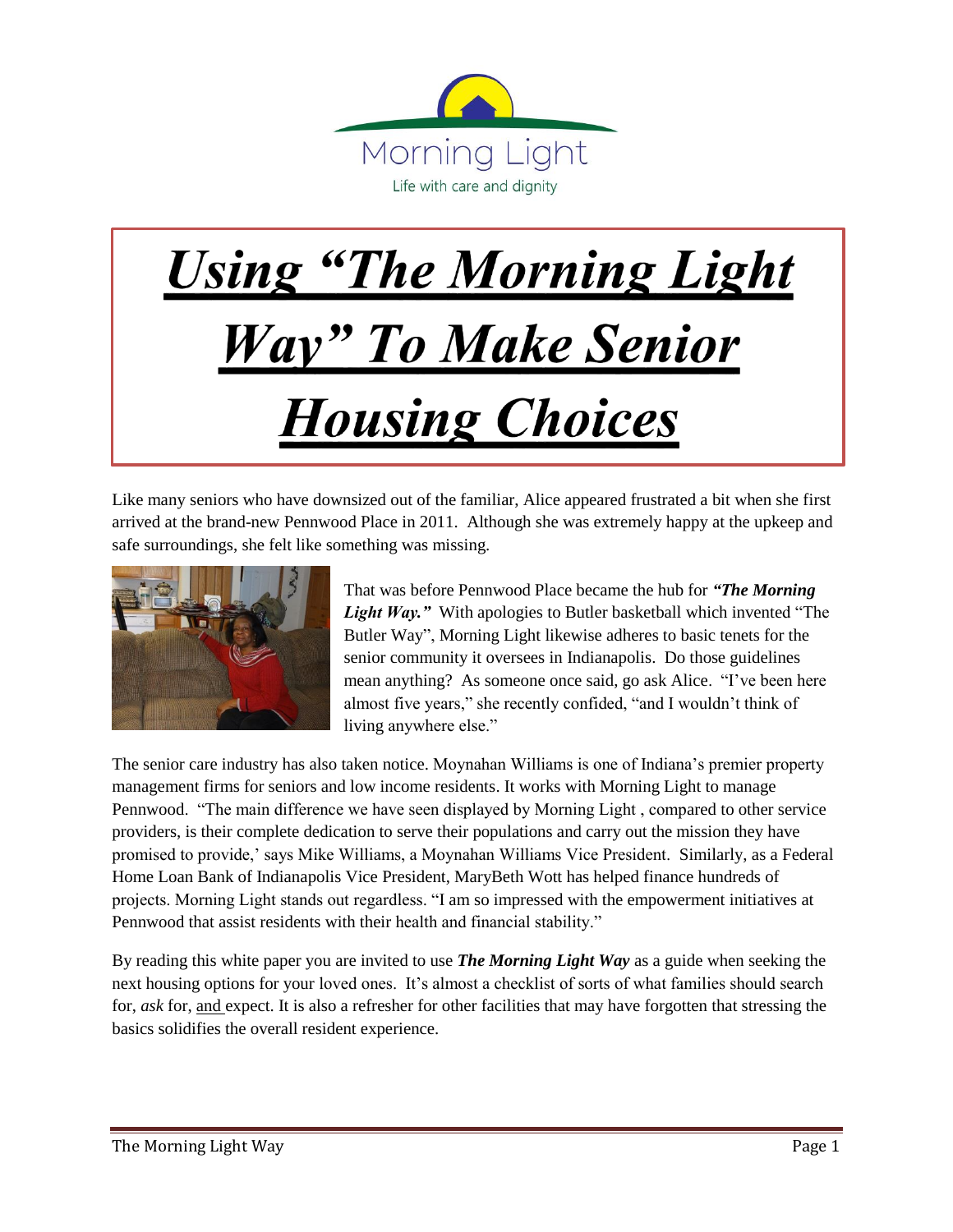

## **The Morning Light Way Hits The Target**

The nationally-known *Mather Lifeways Institute on Aging* recently surveyed 600 senior living organizations in 15 states and uncovered five senior living trends. As Alice can attest to, the most prominent trend was that consumers want choice and value. Mather states "this includes customized programs, and access to on-demand services and engaging activities.<sup>1</sup> As you read about *The Morning* Light Way, you will notice that it meets this trend head on, providing guidelines for families to consider when relocating a loved one into senior living. Four "must dos" from your senior living provider staff follow.



**Step 1: Do They Listen?** Morning Light has relied on a Tenants Advisory Council, complete with bylaws, to address this issue. Every other month the meeting puts Morning Light management directly in front of residents, who bring concerns such as parking, grounds maintenance, and every day activities to the forefront. The goal is to have these discussions become so appreciated and valuable that the formal structure is no longer needed. The gatherings can evolve into Tenant Meetings, becoming another social activity with a communications focus.

This face to face aspect is extremely valuable because senior residents come from a generation that communicates in that manner. Most still do not have internet access. Morning

Light's believes a willingness to listen is crucial for the other three steps that follow.

 $\overline{\phantom{a}}$ 

<sup>1</sup> *[www.matherlifewaysinstituteona](http://www.matherlifewaysinstituteon/)ging.com*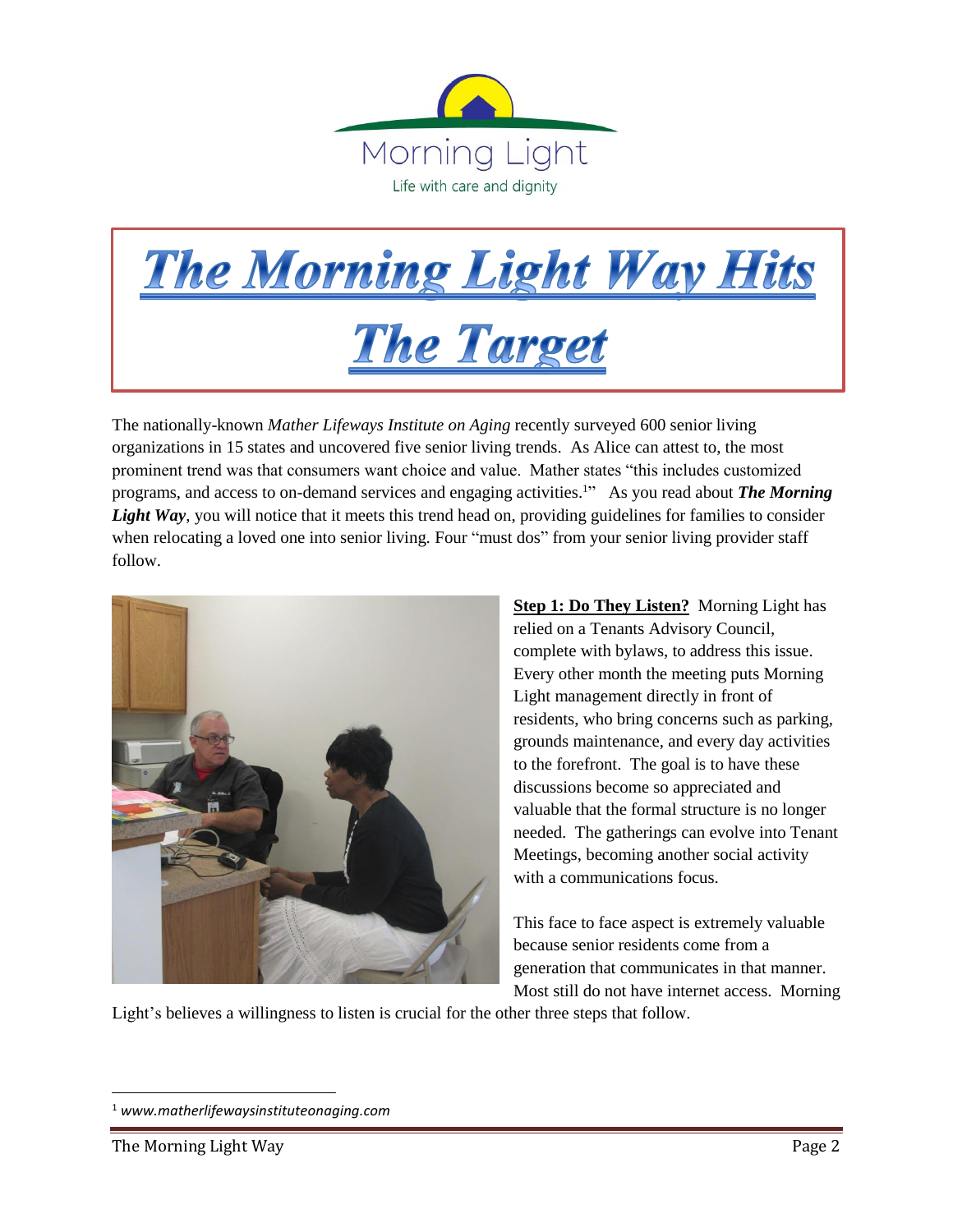

**Step 2: Do They Act?** Once management listens, *something* has to happen. So acting upon what was heard is the next crucial step in developing "community feel" and lending credibility to this ongoing relationship. Consider these real life issues and Morning Light solutions. *More handicapped access needed?* It just took a few new parking signs. *Like to celebrate birthdays?* A monthly Birthdays & Bingo event was created. *Take us to a game?* A few Morning Light Board members were willing to donate pro basketball tickets which also happened to be part of a larger Morning Light promotion.

As with any new relationship a "quick fix" is a crucial component to this second step. For Morning Light it was establishing an exercise room that was open during the week. Prior to Morning Light's arrival, the equipment lay dormant in a large room that was not conducive to a regular workout schedule. Morning Light proactively solved the problem by moving the equipment to a little used conference room. It also instituted insurance checklist forms to limit labiality. The key was regarding "Act" as a positive step, and not just as an additional expense.





**Step 3: Do They Engage?** In any senior community there will be a core group that seems to appreciate every activity. The challenge is to engage most of the residents on some level, taking into account ethnic backgrounds, life experiences, physical condition, and interests. The key to engagement is to expect one participant and be happy when two show up. A senior or his/her family should not be surprised when a small fee is charged. In fact, it should be viewed as a positive or a proven way to ensure buy in. After all, that's where the term "buy in" originated!

Accountability is also another underappreciated aspect of engaging residents in activities and in helping to solve facility issues. For example: In many facilities, after-hours building access becomes a problem as unfamiliar people are seen in hallways. Morning Light addressed this through Tenant meeting discussions where residents realized that they were causing some of the problem by simply not telling potential visitors that they had to be expected, or had to be buzzed in, by a resident. The concept that "my behavior can help solve everyone's problem" soon resolved the issue.

**Step 4: Do They Inform?** This Step leads back to Step One, which becomes a cycle of continuity that forms "community feel." The typical Morning Light communication plan includes monthly and weekly flyers; predictable events, such as Birthdays & Bingo on the fourth Wednesdays of every month; and the aforementioned Tenant meetings. Just like a boss, seniors don't like surprises. They must be trusted with knowing when an issue cannot be quickly solved, or even when rent must be increased.